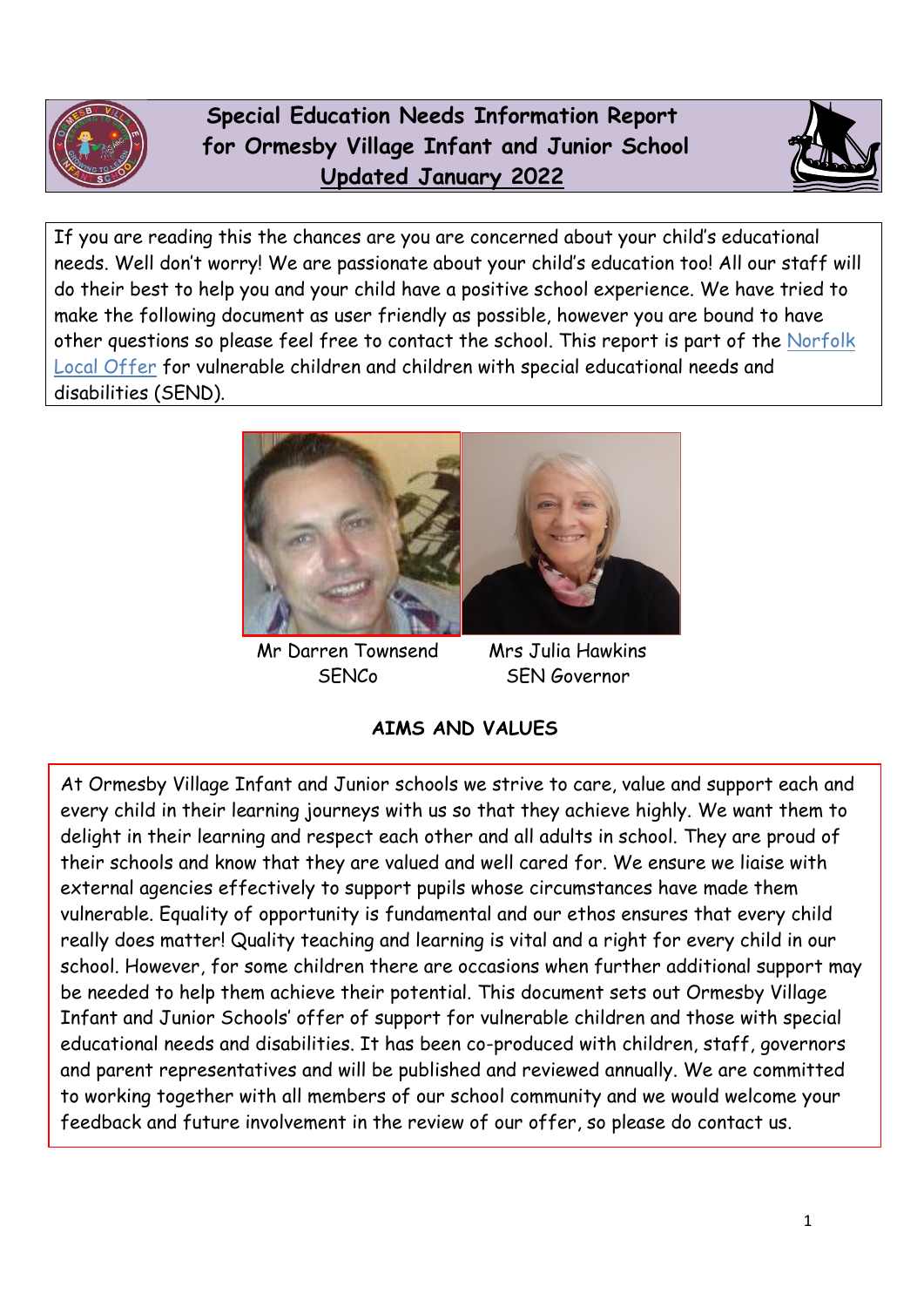**The Special Educational Needs and Disability (SEND) Code of Practice (2014) gives the following definition of SEN:**

*'A pupil has SEN where their learning difficulty or disability calls for special educational provision, that is provision different from or additional to that normally available to pupils of the same age.'* 

### **What are the four broad areas of Special Educational Needs?**

#### **Cognition and learning**

Where children learn at a slower pace than others their age, they may:

- have difficulty in understanding parts of the curriculum
- have difficulties with organisation and memory skills
- have a specific difficulty affecting one particular part of their learning such as in literacy or numeracy

*This area covers a wide range of needs, including moderate, severe, profound and multiple learning difficulties and specific learning difficulties such as dyslexia, dyspraxia and dyscalculia.*



#### **Communication and interaction**

Where children have speech, language and communication difficulties, they may:

- find it difficult to make sense of language
- find it difficult to communicate effectively and appropriately with others
- have an Autistic Spectrum Disorder and be likely to have particular difficulties with social interaction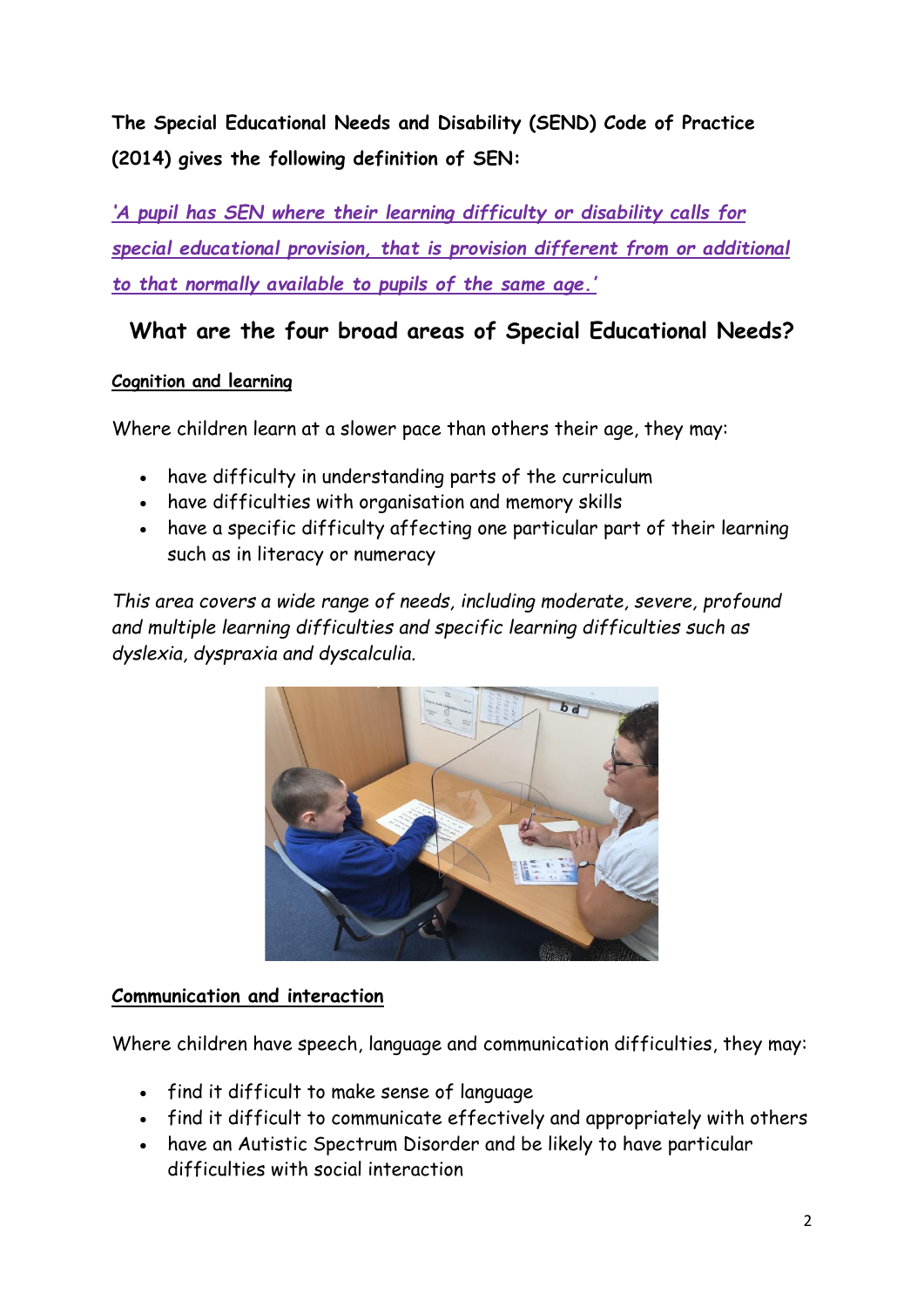#### **Sensory and/or physical needs**

Where children have visual and/or hearing impairments, or a physical need that means they must have additional ongoing support and equipment.



#### **Social,emotional and mental health difficulties**

Where children have social, emotional and mental health difficulties, they may:

- have difficulty in managing their relationships with other people
- be withdrawn
- behave in ways that hinder their and other children's learning or that have an impact on their health and wellbeing

*This area covers attention deficit disorder (ADD), attention deficit hyperactivity disorder (ADHD) and attachment disorder. It also includes behaviours that may reflect underlying mental health difficulties such as anxiety, depression, self*-*harming and eating disorders.*

### **How do we know if your child has Special Educational Needs?**

**All** children have individual education needs which may change during their time at school. Some children, however, will have more significant needs than this. The best way to identify these needs is for their school and family or carers to talk. **You know** your child better than anybody and some special needs are far more obvious at home than in school. As a school we may raise concerns if we are worried about the progress your child is making or if they are having problems interacting with other children.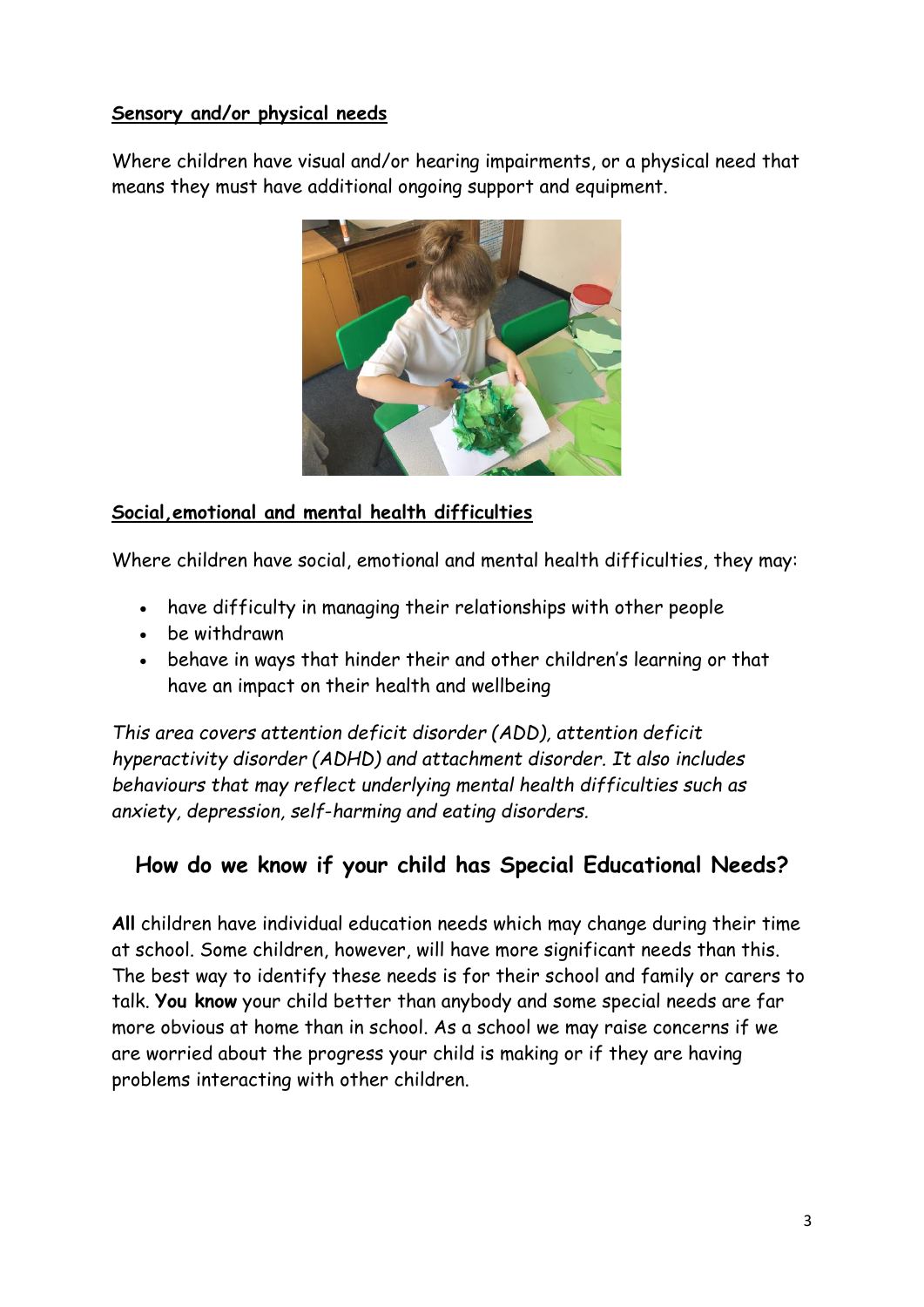There can be many reasons why a child may have learning difficulties. These may include absences, attending lots of different schools, difficulties with speaking English, or worries that distract them from learning. Children who experience such barriers to learning can be vulnerable, but this does not mean that all vulnerable learners have SEN. Only those with a learning difficulty that requires special educational provision '**additional to'** or **'different from'** the usual differentiated curriculum will be identified as having special educational needs. Once a child is identified as having SEN we follow an ASSESS-PLAN-DO & REVIEW cycle.

- **Assess** this involves taking into consideration all the information from discussions from parents or carers, the child, the teacher, support staff and a variety of assessments.
- **Plan** this stage identifies the barriers to learning, intended outcomes and details what additional support will be provided to help overcome the barriers. Decisions will be recorded to inform teaching.
- **Do** providing the support as set out in the plan.
- **Review** measuring the impact and deciding whether changes to the support will be made. We will evaluate the effectiveness of any additional support. This will be ongoing.

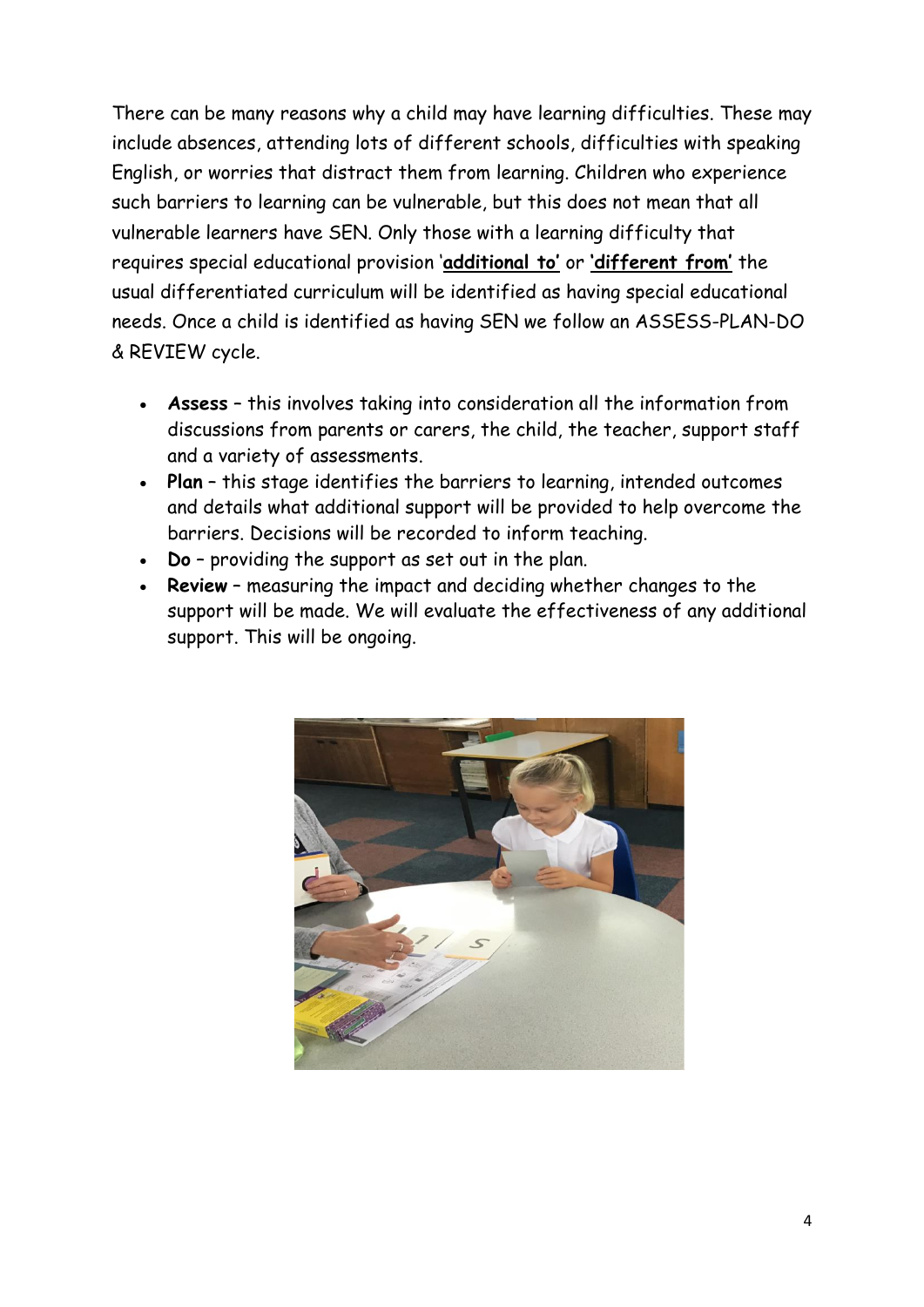In addition to this we may seek advice and specialist support from outside agencies. If your child has an identified SEN before joining us, we will work with the people who already know them to provide an appropriate learning

experience. For a few children, being given an Education, Health and Care Plan may be considered the best way to support their SEN. At all times we consider good communication between all the people involved, including the child, as essential to achieving the best outcomes.



### **How will your child be supported?**

Your child's class teacher will be your first and main contact for any questions you have regarding your child's education. All children receive work targeted at their level of ability. The class teacher will suggest any additional support your child might receive, normally in consultation with the SENCO, head teacher or subject leaders. This support will be '**additional to or different from**' a normal differentiated curriculum.

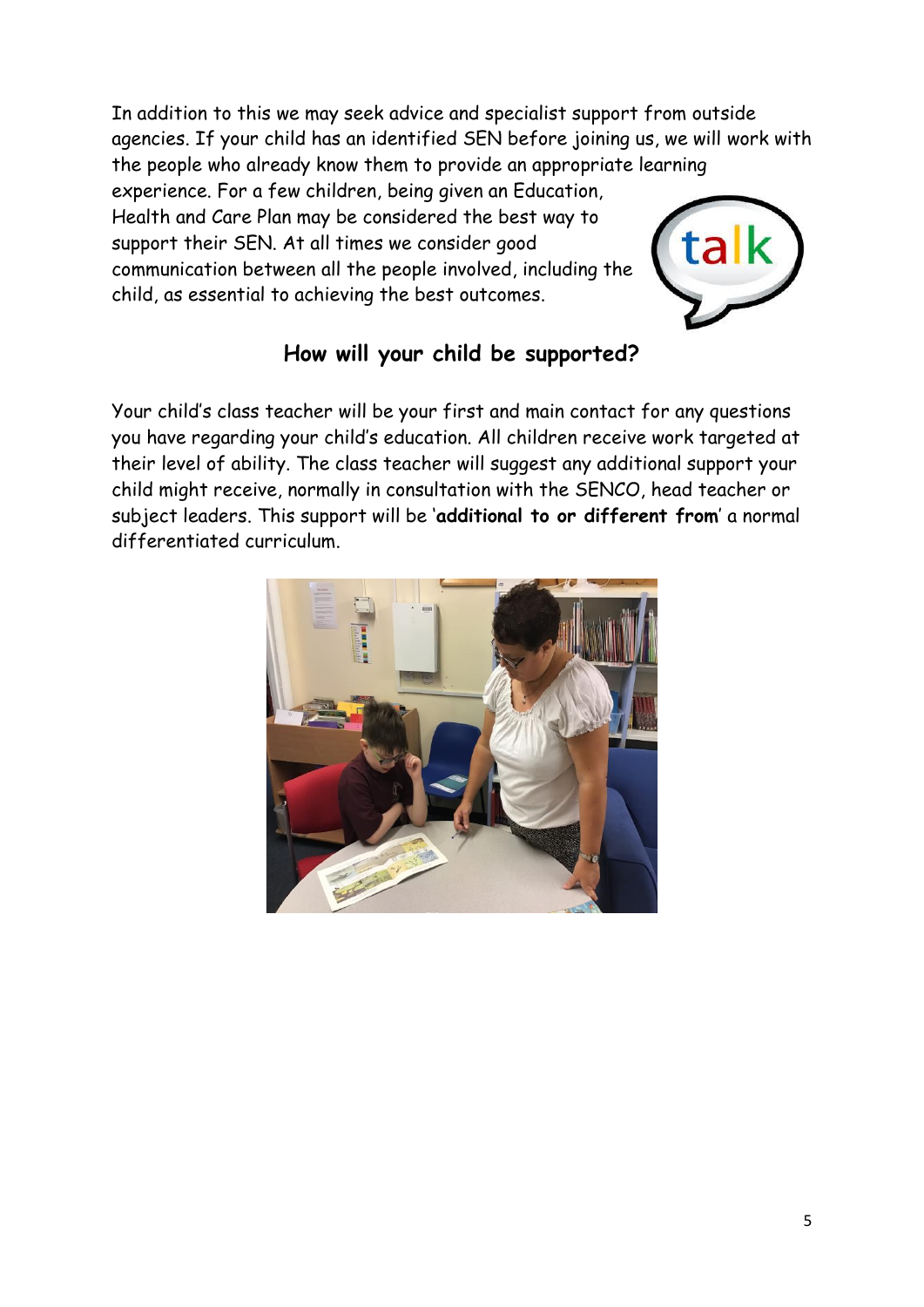#### **How will the curriculum match your child's needs?**

Your child's main support will be their class teacher. All children are taught within a mainstream classroom with their peers. All children may also be taught outside the classroom in small groups or individually for short periods of time. This is to allow specific, identified needs to be addressed and will be led by either teachers or trained support staff and reviewed on a regular basis. In some cases, outside specialists may also deliver targeted support.



**Within our school various strategies are used to adapt access to the curriculum. These might include using:**

1. Visual timetables

- 2. Work stations
- 3. Writing frames
	- 4. Word banks
- 5. Computers, including Access through Technology
	- 6. Positive behaviour reward systems

 $\bar{z}$ . Interventions such as Precision Teaching, Memory skills, Clicker, Lego Therapy, Numicon, Early Literacy Support, Sound Discovery or Happy to be Me and Time to Talk Self-Esteem programmes

8. Individual Education Plans (IEPs), Behaviour Plans and Education Health

and Care plans (EHCPs)

- 9. Additional targeted adult support
- 10. More practical, creative learning opportunities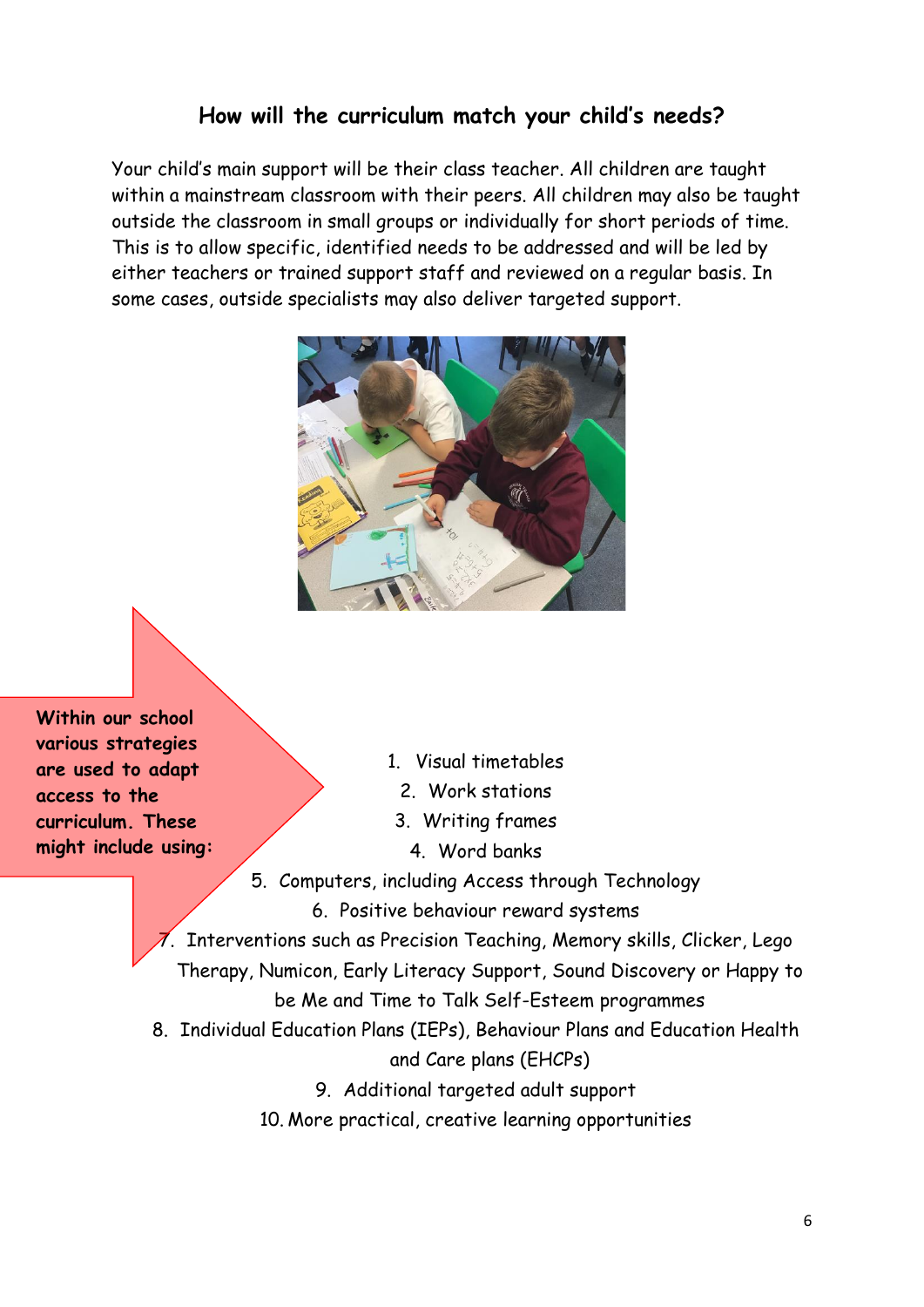#### **How will you know how your child is doing?**

You will be able to discuss your child's progress at parents' evenings. Teachers are also happy to have a chat at the end of the school day or you can make an appointment with the teacher or SENCo for a more detailed discussion. Parents and carers are also invited to have an input into any progress reviews (e.g. IEPs, Provision Mapping, Behaviour Plans or EHCPs) and will also receive a written report at the end of the school year.



#### **How can you support your child's learning?**

Your child's teacher will suggest ways that you can help your child at home, including supporting them with their homework. Any outside agencies that support your child may also have suggestions. Perhaps the most important thing you can do is talk to your child about school!

#### **What support will there be for your child's wellbeing?**

All members of staff are happy to discuss any issues or concerns with your child, particularly their class teacher, teaching assistant, the SENCo and the Headteacher. If necessary, a referral for more specialist support can be made. During your child's PSHE (personal, social and health education) lessons they will be given opportunities to share their feelings and concerns. They will also discuss ways of dealing positively and properly with their emotions, especially anger and conflict. Pupils with SEND are encouraged to be part of the school council, to take on responsible roles within school such as playground buddies with other pupils and to be part of sports clubs to promote teamwork/building friendships etc. We have a zero tolerance approach to bullying.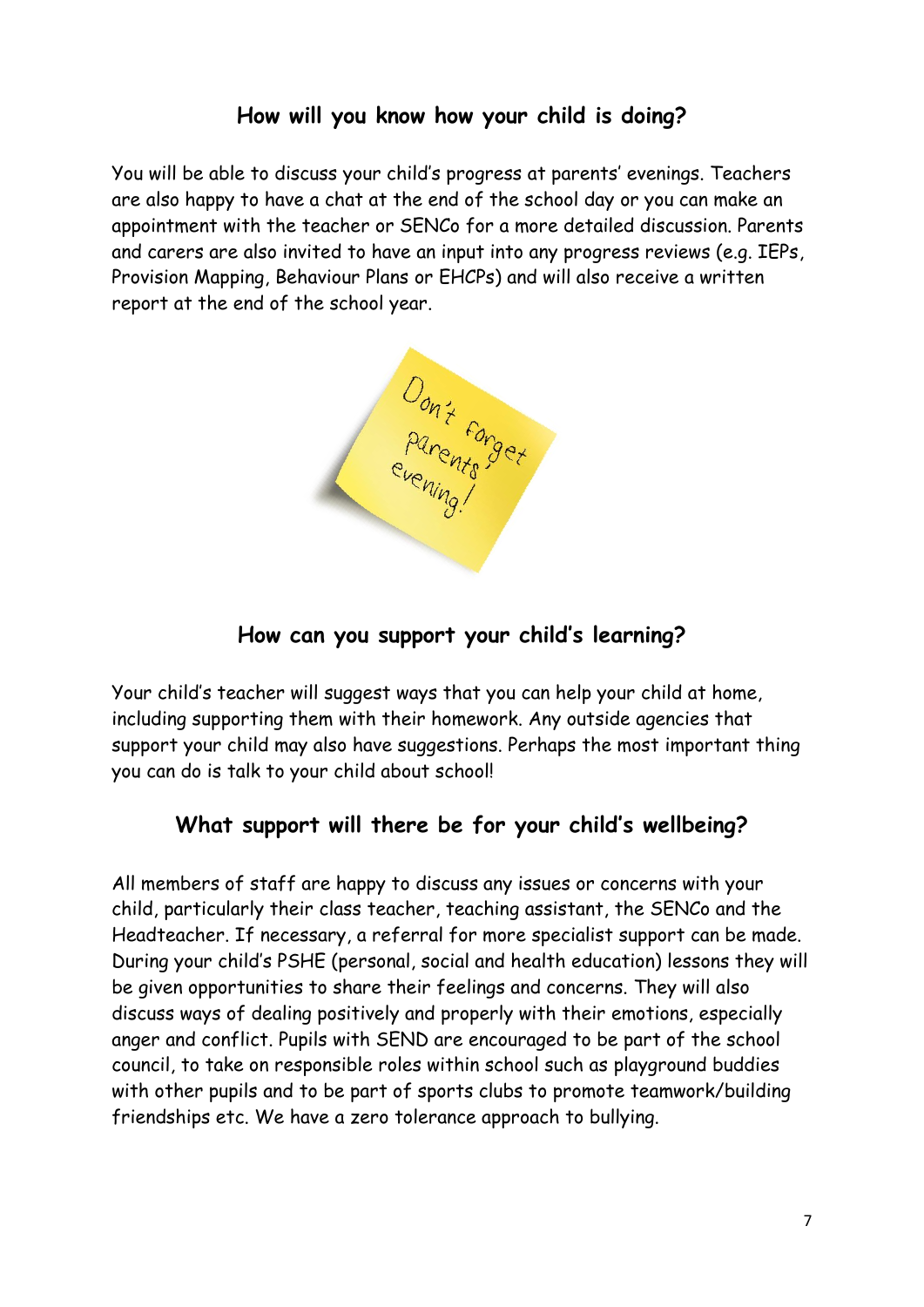### **What if your child has medical needs?**

If your child has a medical need a detailed Care Plan is set up with support from the nursing team or other medical professionals. This plan is shared with all staff who work with your child and appropriate staff will receive any necessary training. Named staff will administer other medicines with parental consent. All staff have received basic first aid training with named first aiders receiving more advanced training.



# **What specialist services and expertise is available or accessible for your child?**

- Educational Psychologist
- CAMHS (Child and Adolescent Mental Health Service)
- Attendance Officer
- Speech and Language Service
- **•** Sensory Support Service
- Social Services
- Safeguarding Officers
- Short Stay School Services
- Paediatrician
- School 2 School support
- Access through Technology
- Specialist Learning Support Teacher
- Occupational Therapy
- Point 1
- Just One Norfolk
- SEN Caseworker

#### **How accessible is your child's school?**

Please see our Accessibility Plans under the '**Our SEND information**' tab on the Infant and Junior school websites.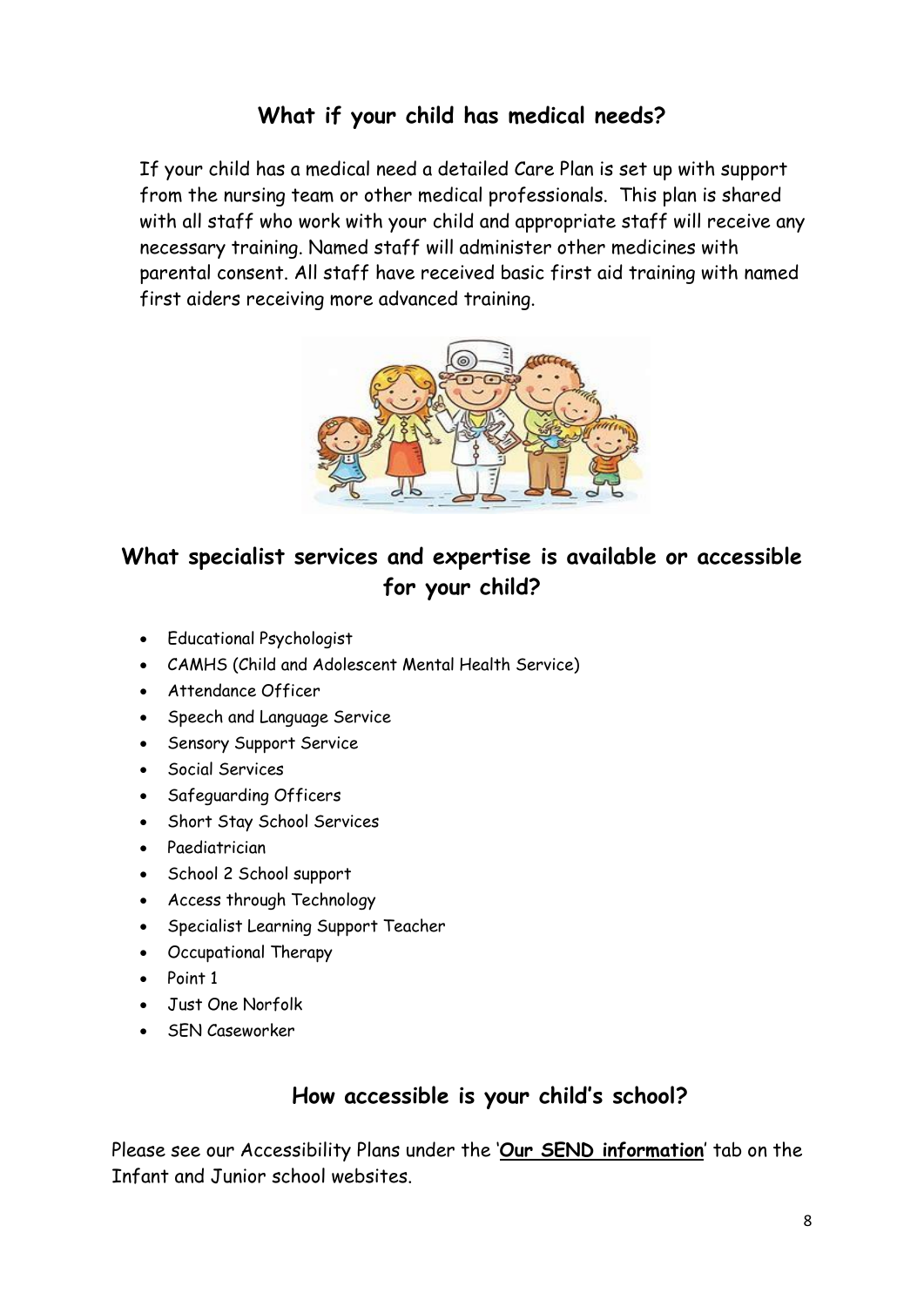# **What specialist training has the SENCo, your child's teachers and support staff had?**

- ACE, the Norfolk EPSS team, School 2 School, Norfolk Steps and Engage have provided support for staff working with children with SEMH needs (Social, emotional and mental health).
- The Norfolk EPSS team have provided training on Nurture principles and intervention support, Precision Teaching and Lego Therapy and supported staff working with children with a range of needs, especially autism.
- The Norfolk Speech and Language service regularly comes into the school to support staff and devise plans for staff working with children with speech and language needs.
- The school has had membership with the Dyslexia Outreach Centre who have given training and supported staff across both schools.
- Access through Technology has given training and supported staff at both schools, which has included using Clicker for learning support.
- Mr Townsend has the LLM in Family Law and Policy with a focus on SEND law, policy and tribunals and the Postgraduate National Masters Award for Special Educational Needs Co-ordination. He also has the accredited Level 3 qualifications in 'Dyslexia Awareness' through the Dyslexia Outreach Centre and 'Practical Solutions for Dyslexia Plus' through the BDA (British Dyslexia Association). He has recently been undertaking study for the Level 5 Certificate (degree equivalent) in *Dyslexia; literacy Support and intervention* through the BDA. Mr Townsend attends termly SENCo network meetings with other Norfolk schools and has been on courses in the last year on the Healthy Schools programme, SEN funding, Inclusive practice, Occupational Therapy support and the EHCP review process.
- Mrs Stewart has the OCR level 5 Diploma in Teaching Learners with Dyslexia/Specific Learning Difficulties; the Certificate of Competence in Educational Testing (CCET) and is a British Psychological Society Registered Qualified Test User (RQTU). She has recently completed the Dyslexia Professional Report Writing Course which has given her a Postgraduate certificate in SEND and allows her to apply for the APC (Assessment Practising Certificate) through PATOSS and to write Dyslexia reports to SASC standards.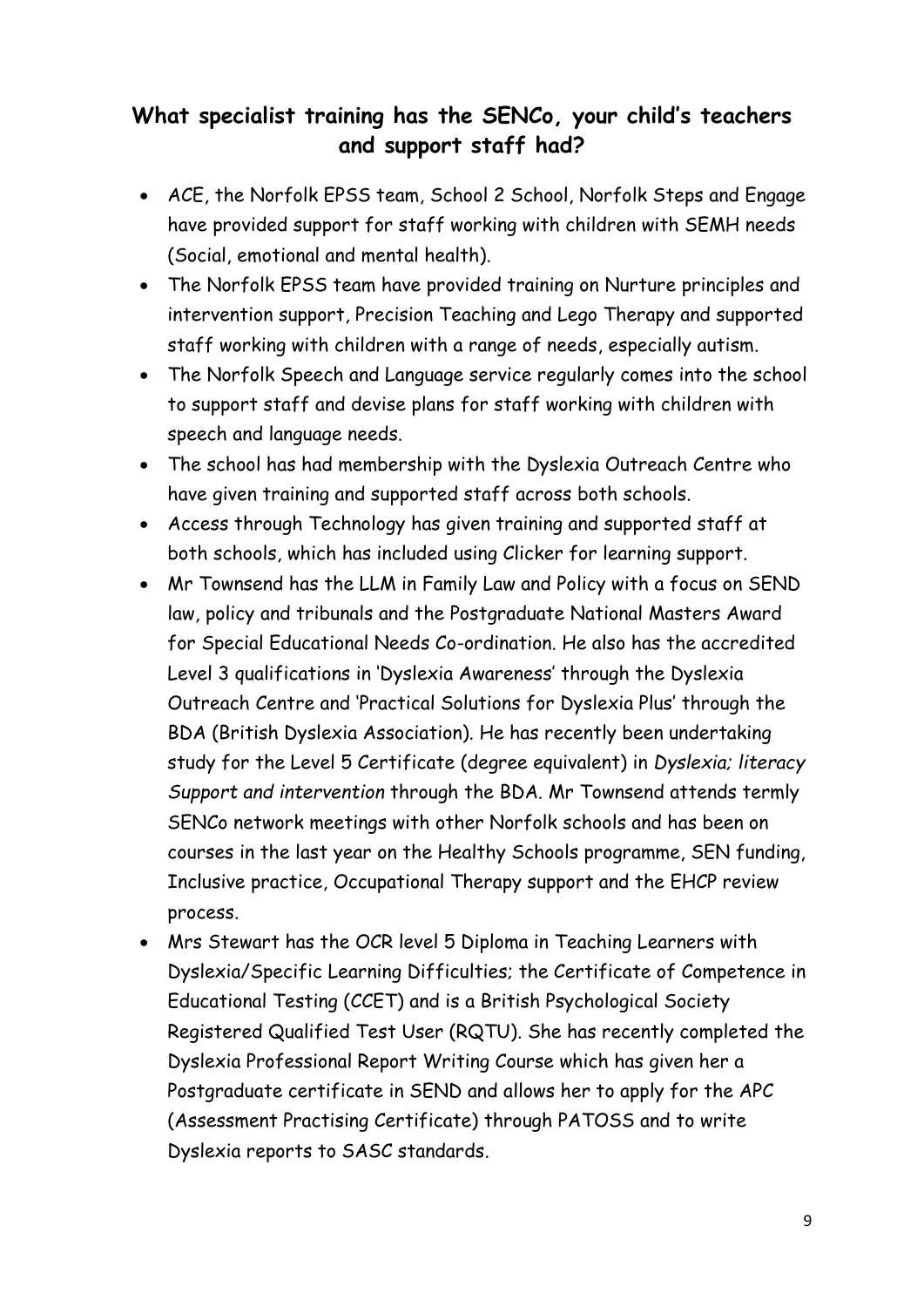### **How will your child be included in activities outside of the classroom, including school trips?**

We want every child to experience the full range of opportunities and experiences offered by their school. Risk assessments are carried out and every effort is made to ensure that this can happen. Sometimes this may include a parent or carer being included in the activity – don't worry they're fun!



# **How will we support you and your child when joining our school or transferring to their next school?**

Teachers attend extensive transfer meetings with both the infant and high school within our cluster. Your child may also be offered extra transfer visits to their next school to help them settle in. The SENCo and class teachers are also happy to meet with you and your child to answer any questions you may have.

# **How is the decision made about what type and how much support your child will receive?**

We expect your child to make the same rate of progress as all the other children at the school. To do this your child may need additional support. The level of support needed will be determined following discussions with you and your child, teaching and support staff and any outside agencies involved with your child. While they may receive short 1 to 1 or group teaching sessions, we would expect your child to continue being taught with other members of their class.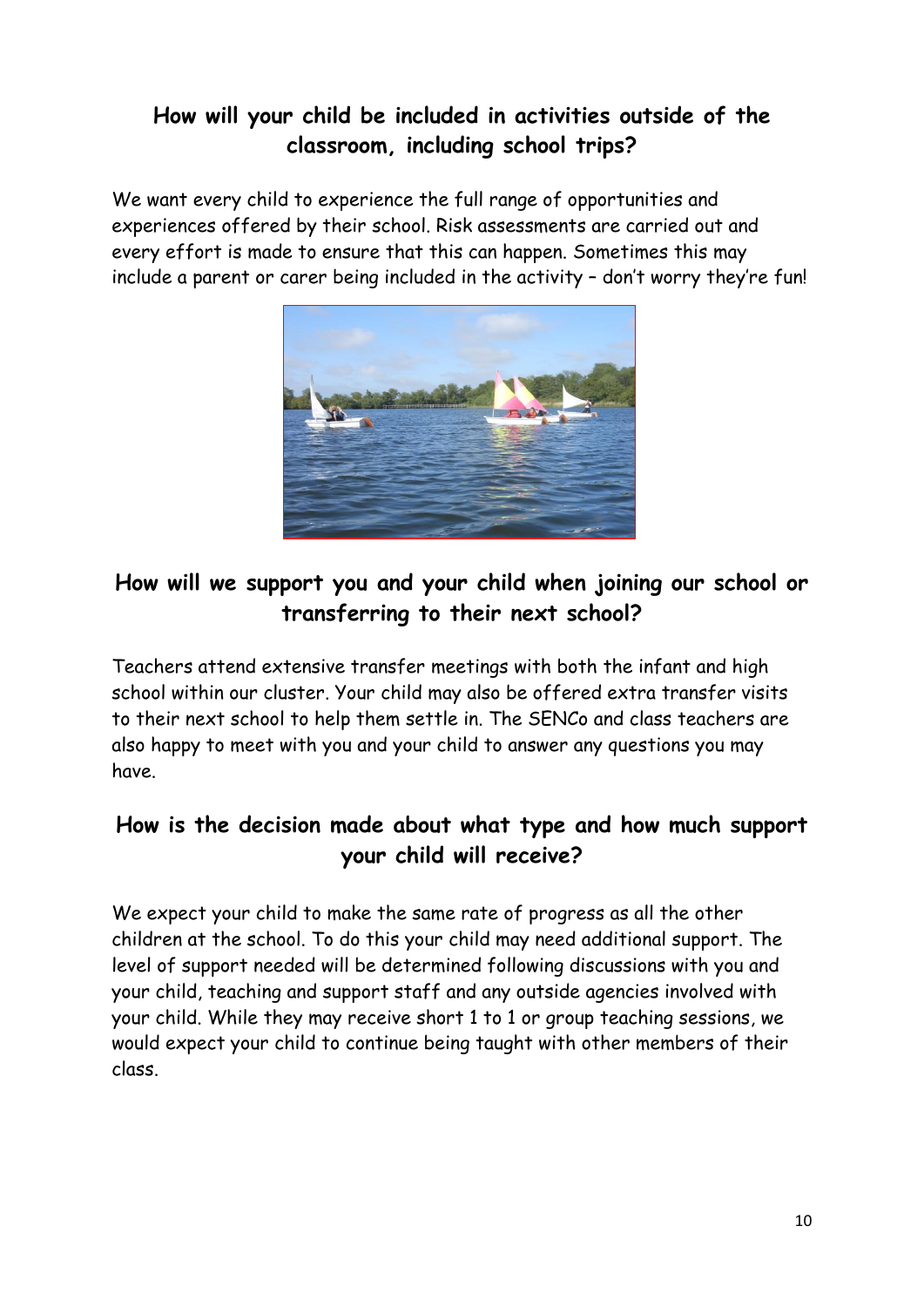#### **How are the school's resources allocated?**

The schools SEN budget is allocated each financial year.

This money is used to provide additional support, resources and to pay for outside professional advice.

Additional provision may be allocated to specific children after discussion with teachers, parents/carers or outside professionals.

Discussions about how much support children will receive is made in consultation with class teachers and the senior leadership team and has to be made within yearly SEND budget constraints.

Decisions are based on the results of assessments made by school staff, outside agencies and termly tracking of children's progress.

### **How can you be involved in your child's school?**

By attending any meetings, and talking to your child's teacher, you are supporting your child. However, we are always happy if parents wish to get further involved with **your** village school. This can be by supporting and attending events and activities or even volunteering to come in to school to support children on a more regular basis.

### **How will your child's academic progress be monitored?**

In the same way as all the other children in the school! Your child will have clear targets which they are continuously assessed against. If your child is not making the expected progress in a particular area we will provide appropriate additional support.

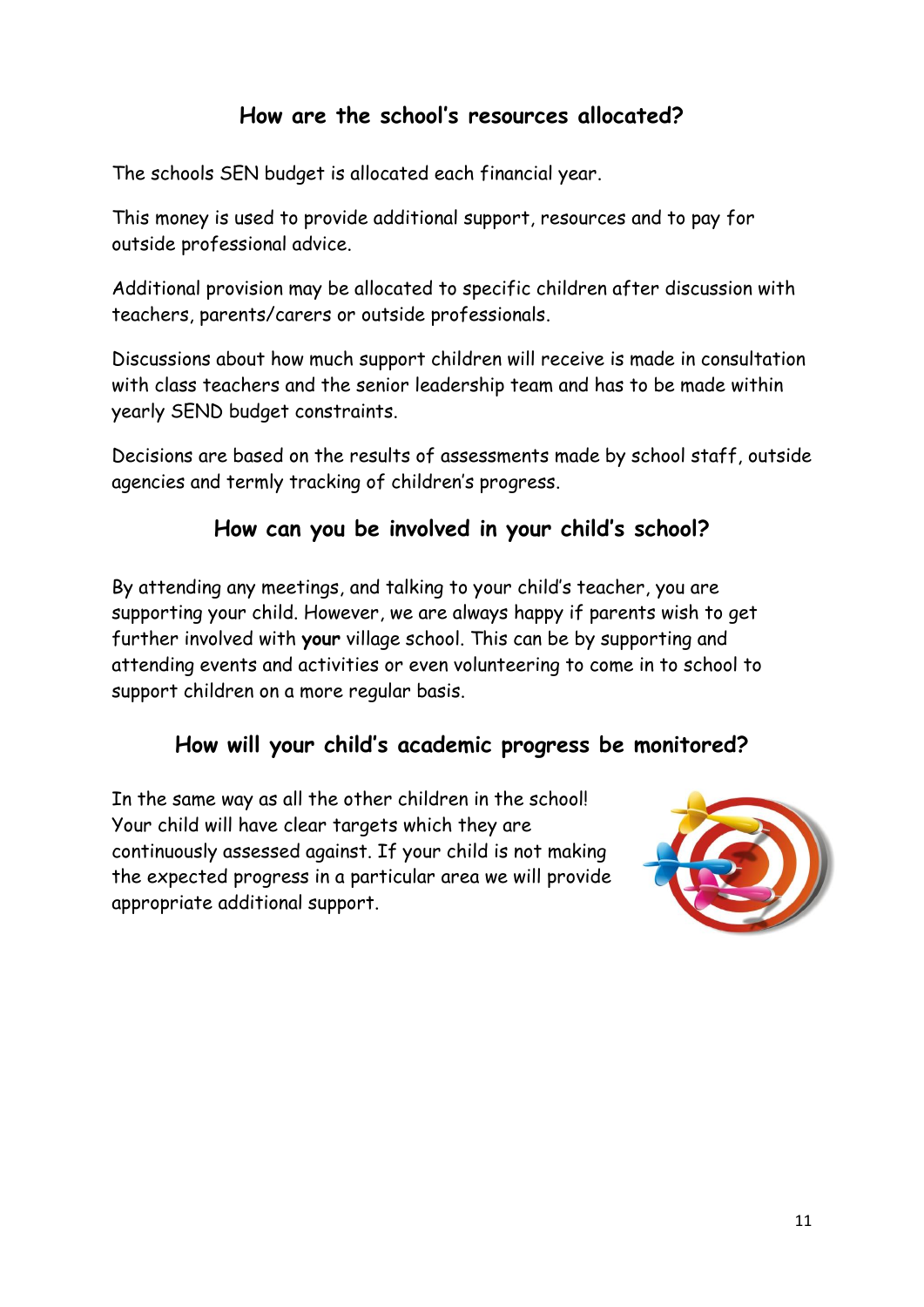# **Who can I contact for further information?**

If you wish to discuss your child's educational needs, please arrange a meeting in the first instance with their class teacher. The SENCo of Ormesby Village Schools, Mr Darren Townsend, will also be happy to meet with you.

If you still have questions, or are just interested, here are some links for you to explore.

Government SEND advice can be found using the link: **[SEND: guide for parents and carers](https://www.gov.uk/government/publications/send-guide-for-parents-and-carers)**

Regular SEND newsletters are available from: **https://www.norfolk.gov.uk/children-and-families/send-local- offer/aboutthe-local-offer/news-views-and-reviews/news/newsletters** 

 Families can also receive support from the Norfolk SEND Partnership:

**http://www.norfolksendpartnershipiass.org.uk/index.html**

 Mr Townsend has updated the SEND tab on the websites for both schools with lots of useful links to outside organisations who can offer additional SEN support, along with ideas about how you can support your child in each of the different areas of special educational needs. The termly newsletter can also be found through either of the following website links:

**https://ormesbyvillageinfantschool.org/sen.php**

**https://ormesbyvillagejuniorschool.org/Our-SEND-Information.php**

For more jargon busting, and information about Norfolk's SEN services, visit the Local Offer site: [www.norfolk.gov.uk/children-and-families/send-local](http://www.norfolk.gov.uk/children-and-families/send-local-offer)[offer](http://www.norfolk.gov.uk/children-and-families/send-local-offer) which contains full information of the services available to children, young people and their families, as can be seen below.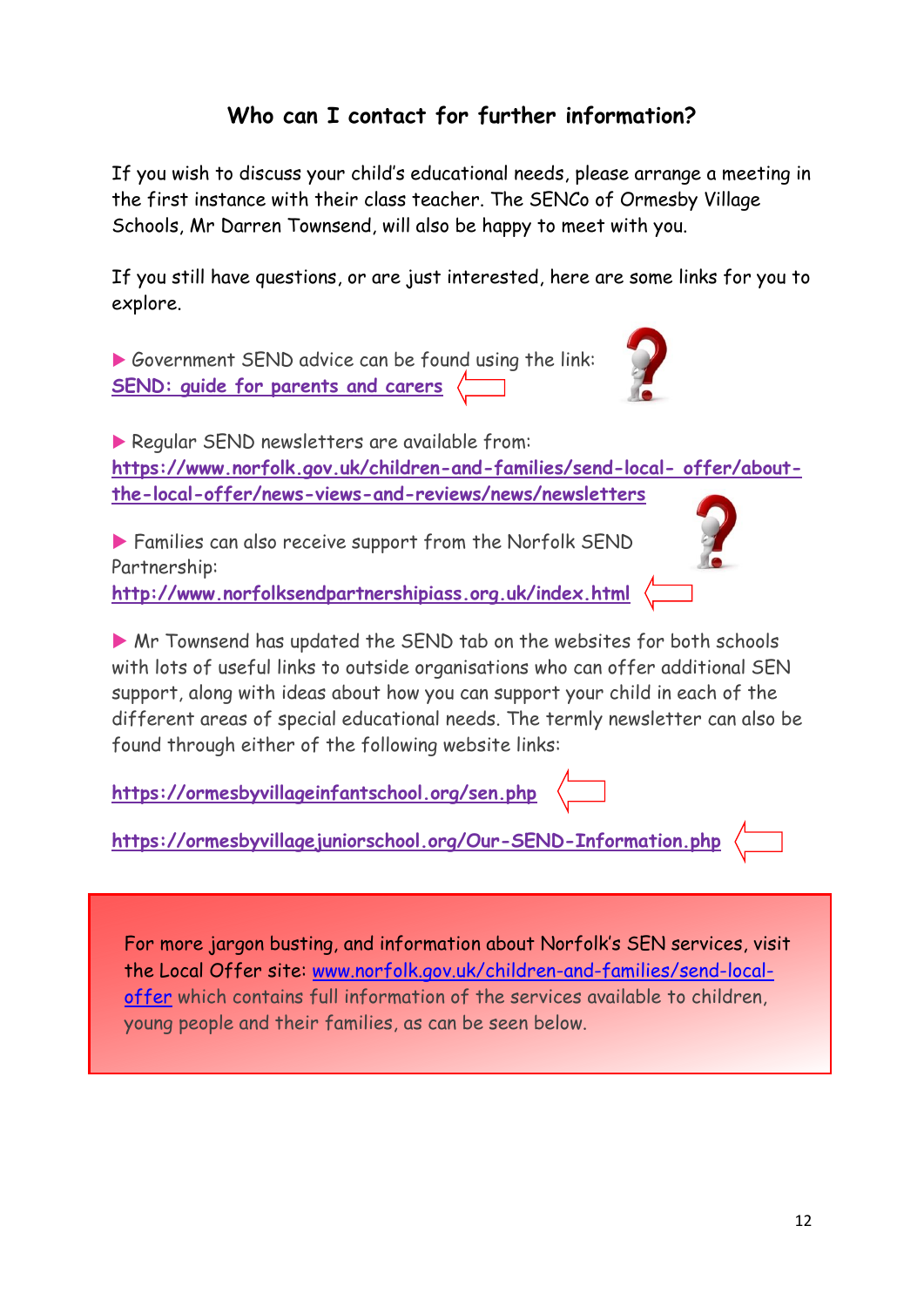# Special educational needs and disabilities (SEND) Local Offer

| <b>Get involved in the</b><br><b>SEND Local Offer</b>                                                                                                           | <b>SEND Local Offer in</b><br><b>Training, events</b><br>and things to do<br>development                                                        | <b>Read our Area SEND</b><br><b>Strategy</b>                                                                                                             |
|-----------------------------------------------------------------------------------------------------------------------------------------------------------------|-------------------------------------------------------------------------------------------------------------------------------------------------|----------------------------------------------------------------------------------------------------------------------------------------------------------|
| <b>About the SEND Local Offer</b>                                                                                                                               | <b>Support for learning</b>                                                                                                                     | SEND Local Offer for children and young<br>people                                                                                                        |
| What is the SEND Local Offer?<br>Norfolk's SEND Local Offer in development<br>SEND Local Offer news, views and reviews<br>More about About the SEND Local Offer | Concerns about progress<br>Special educational needs (SEN) support<br>Education, health and care (EHC) plans<br>More about Support for learning | Area of SEND Local Offer designed and written<br>for children and young people age 10-25<br>More about SEND Local Offer for children<br>and young people |
| <b>Education and training 0-25</b>                                                                                                                              | <b>Health</b>                                                                                                                                   | <b>Social care</b>                                                                                                                                       |
| Early years foundation stage (EYFS)<br>Schools<br>Post-16<br>More about Education and training 0-25                                                             | Find a health service<br>Health services for children and young people<br>with SEND<br>Norfolk's health system explained<br>More about Health   | Social care for children with SEND<br>Transition planning step-by-step<br>Social care for young adults with SEND<br>More about Social care               |
| <b>Advice and support</b>                                                                                                                                       | <b>Preparing for adult life</b>                                                                                                                 | <b>Money</b>                                                                                                                                             |
| Advice and support for parents and carers                                                                                                                       | Help to plan ahead                                                                                                                              | How to pay for the services you receive                                                                                                                  |

### **Jargon Buster**

**More about Money** 

More about Preparing for adult life

**PSHE: PERSONAL, SOCIAL and HEALTH EDUCATION EHCP: EDUCATIONAL HEATH CARE PLAN SEN: SPECIAL EDUCATIONAL NEEDS SENCO: SPECIAL EDUCATIONAL NEEDS COORDINATOR IEP: INDIVIDUAL EDUCATION PLAN SEMH: SOCIAL EMOTIONAL AND MENTAL HEALTH ADHD: ATTENTION DEFICIT HYPERCTIVITY DISORDER ADD: ATTENTION DEFICIT DISORDER SEND: SPECIAL EDUCATIONAL NEEDS AND DISABILITY ASD: AUTISM SPECTRUM DISORDER**

More about Advice and support

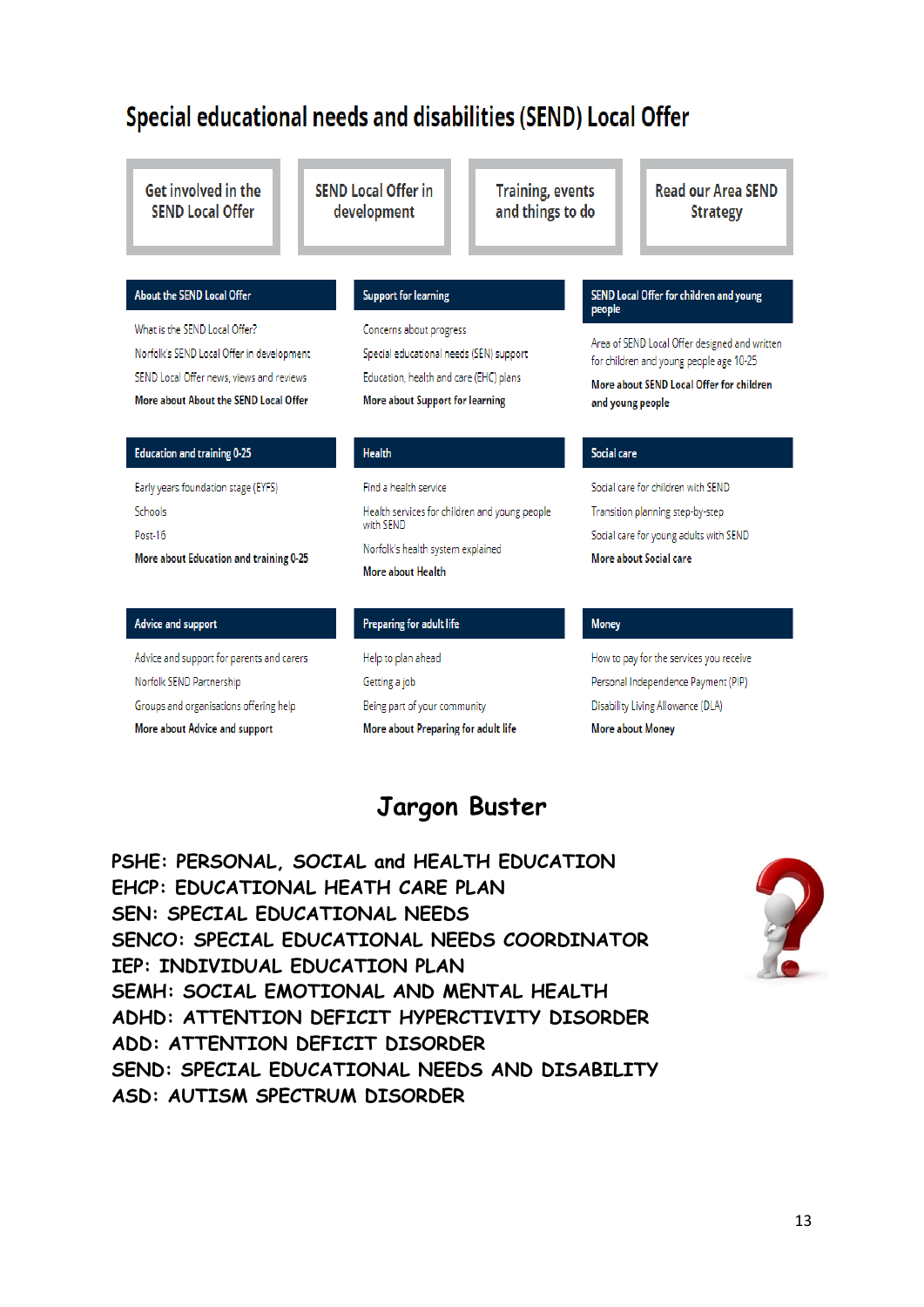**Our SEN profile at Ormesby Infant School**



# **at the start of the Spring Term 2022**



 We have 14.4% (nationally 15.9%) of children identified as having special educational needs at the school. This percentage is made up of the following groups:

▶ 35.7% of children on the SEN register are identified as having special educational needs linked to Cognition and Learning (which can include severe or moderate learning difficulties in maths, reading, writing and spelling).

▶ 50% of children on the SEN register are identified as having special educational needs linked to Communication and Interaction (which can include speech and language difficulties, autism and problems with social interaction).

▶ 7.1% of children on the SEN register are identified as having special educational needs linked to Social, Emotional and Mental Health (which can include ADHD, ADD, attachment or eating disorders, anxiety, depression and behavioural difficulties).

▶ 7.1% of children on the SEN register are identified as having special educational needs linked to Physical or/and Sensory difficulties (which can include disabilities such as those affecting mobility, sight and hearing).

▶ 14.3% of children on the SEN register at the school have an Education Health and Care plan, while 85.7% are receiving SEN support. Of the 14.4% of children identified as having special educational needs throughout the whole school, 2.1% have an EHCP (compared to 3.7% nationally) and 12.4% are receiving SEN support (compared to 12.2% nationally).